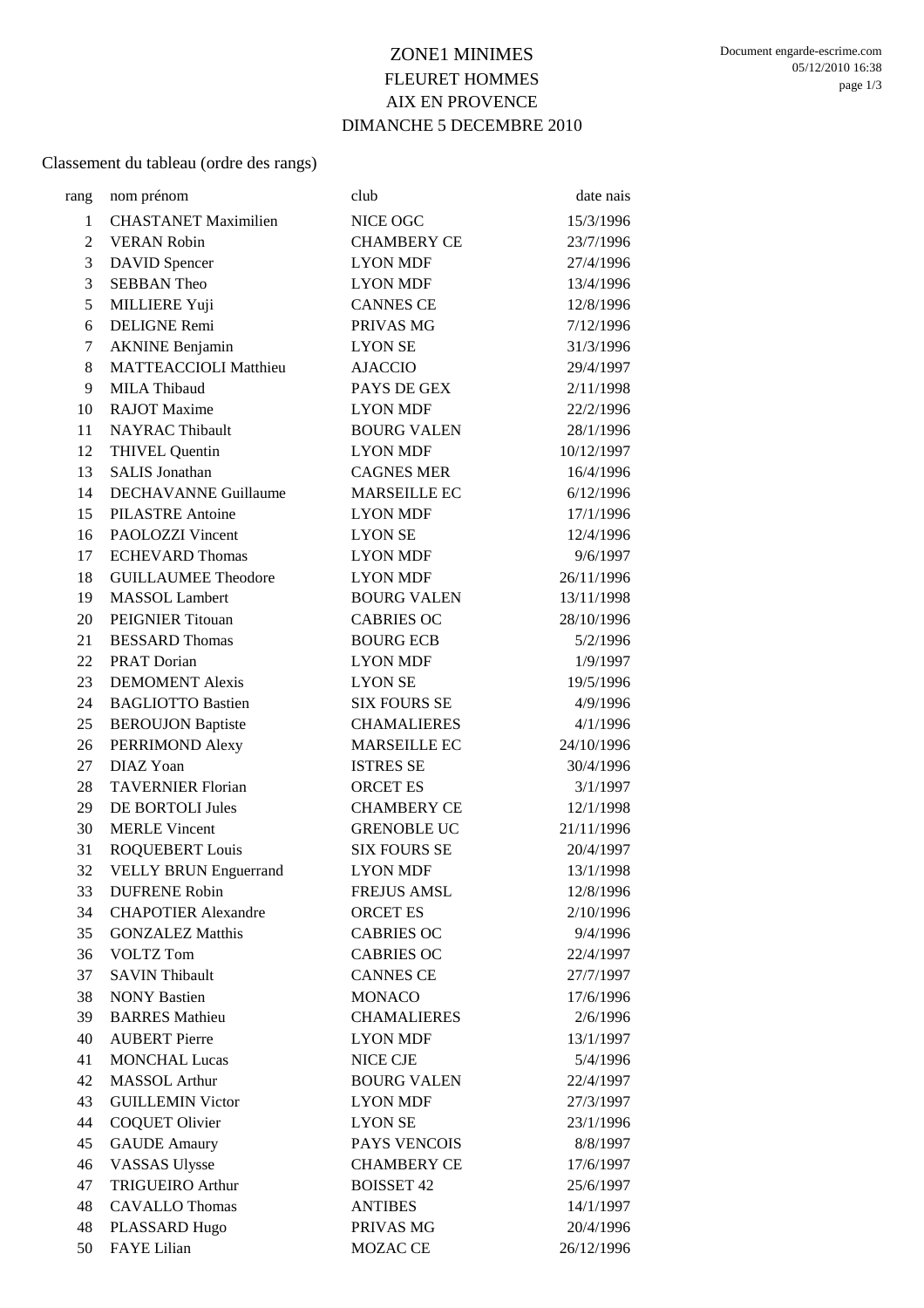## ZONE1 FLEURET HOMMES MINIMES

Classement du tableau (ordre des rangs)

| rang | nom prénom                      | club                | date nais  |
|------|---------------------------------|---------------------|------------|
| 51   | <b>LEANDRE</b> Gaetan           | NICE OGC            | 22/6/1997  |
| 52   | <b>SALOMON Nordine</b>          | <b>AIX BAINS</b>    | 7/4/1996   |
| 53   | <b>REYNAUD</b> Aymeric          | PRIVAS MG           | 10/7/1997  |
| 54   | <b>FOURNIER Paul</b>            | <b>LYON MDF</b>     | 3/1/1998   |
| 55   | <b>GRIESSEMANN Logan</b>        | <b>BASTIA RAP</b>   |            |
| 56   | <b>BORDG Hugo</b>               | PRIVAS MG           | 14/7/1996  |
| 57   | <b>MEYER Gabin</b>              | <b>CABRIES OC</b>   | 23/5/1997  |
| 58   | <b>CORNELOUP Guillaume</b>      | <b>ORCET ES</b>     | 16/4/1996  |
| 59   | <b>JOURDAIN Etienne</b>         | <b>LYON MDF</b>     | 20/11/1996 |
| 60   | <b>GEFFRAYE</b> Sebastien       | <b>BOURG VALEN</b>  | 24/9/1996  |
| 61   | RANDRIAMAHALEO Florian          | <b>CABRIES OC</b>   | 15/1/1998  |
| 62   | <b>COSTE</b> Morgan             | <b>AUBAGNE ESL</b>  | 29/4/1997  |
| 63   | <b>GARRANDES Daurian</b>        | NICE OGC            | 23/9/1996  |
| 64   | <b>HARPET</b> Jocelyn           | <b>LYON MDF</b>     | 13/2/1998  |
| 65   | <b>FARRE</b> Quentin            | <b>CHAMBERY CE</b>  | 7/11/1997  |
| 66   | <b>FERGANI</b> Liam             | <b>BOURG VALEN</b>  | 12/5/1996  |
| 67   | <b>GOGUILLOT Alexandre</b>      | <b>ECULLY</b>       | 6/5/1997   |
| 68   | <b>FLORENCE Victor</b>          | <b>MARSEILLE EC</b> | 9/8/1996   |
| 69   | <b>RUESCAS Vincent</b>          | PAYS AIX            | 30/3/1996  |
| 70   | <b>ORAND</b> Alexandre          | <b>MONTELIMAR</b>   | 31/8/1997  |
| 71   | <b>MERMET</b> Florian           | <b>CHAMBERY CE</b>  | 28/7/1996  |
| 72   | <b>SALORD Florian</b>           | <b>ECULLY</b>       | 15/6/1996  |
| 73   | <b>MARTIN</b> Jocelyn           | PRIVAS MG           | 26/5/1997  |
| 73   | MELNIKOV DALOD Nikita           | <b>LYON SE</b>      | 23/1/1998  |
| 75   | <b>ARNAL Lucas</b>              | <b>CABRIES OC</b>   | 4/5/1996   |
| 76   | <b>DUPUIS Arnaud</b>            | <b>CHAMALIERES</b>  | 8/12/1996  |
| 77   | <b>COUTENCEAU Yann</b>          | <b>CANNES CE</b>    | 16/3/1997  |
| 77   | <b>MARY</b> Corentin            | <b>BOURG VALEN</b>  | 20/5/1998  |
| 77   | <b>THOMAS Pierre Olivier</b>    | <b>BASTIA RAP</b>   |            |
| 80   | <b>MAILHES Bastien</b>          | PRIVAS MG           | 29/7/1996  |
| 81   | <b>CAAMANO</b> Philippe         | <b>AJACCIO</b>      | 19/2/1999  |
| 81   | <b>LAMI</b> Matteo              | <b>BASTIA RAP</b>   |            |
| 83   | <b>BROCVIELLE Maxime</b>        | PRIVAS MG           | 26/5/1996  |
| 84   | <b>BENGHOZI Thibault</b>        | <b>MARSEILLE EC</b> | 29/5/1996  |
| 85   | PEYRARD Thibault                | <b>CHABEUIL</b>     | 4/5/1999   |
| 86   | <b>BOURILLOT Pierre</b>         | PAYS AIX            | 18/12/1996 |
| 87   | <b>ENAULT Baptiste</b>          | <b>ST AUBAN</b>     | 22/7/1998  |
| 88   | <b>HERREROS Vincent</b>         | <b>SIX FOURS SE</b> | 19/3/1996  |
| 89   | <b>GOUSSARD Nicolas</b>         | <b>CABRIES OC</b>   | 18/7/1996  |
| 90   | <b>OBERT Arthur</b>             | <b>SIX FOURS SE</b> | 2/1/1997   |
| 91   | <b>ZAKARIAN</b> Stephane        | <b>MARSEILLE EC</b> | 3/3/1997   |
| 92   | <b>COURTIER Clement</b>         | PAYS AIX            | 20/8/1996  |
| 93   | <b>BOULLE Matthias</b>          | PRIVAS MG           | 14/11/1997 |
| 94   | <b>SUZANNE Matthieu</b>         | NICE OGC            | 21/4/1999  |
| 95   | <b>VIOLA</b> Enzo               | <b>ECULLY</b>       | 20/4/1998  |
| 96   | <b>ETIENNE Armand</b>           | <b>CANNES CE</b>    | 12/6/1997  |
| 97   | PALANZUELA Guillaume            | <b>CABRIES OC</b>   | 17/1/1997  |
| 98   | LUKASZESKI Florian              | NICE CJE            | 25/7/1996  |
| 99   | <b>MADER Joffrey</b>            | <b>MARSEILLE EC</b> | 22/7/1998  |
| 100  | RIVALAIN Leni                   | MOZAC CE            | 11/6/1998  |
| 101  | <b>BROLIQUIER Jean Baptiste</b> | <b>LYON MDF</b>     | 28/2/1997  |
| 102  | <b>SANTI Alexandre</b>          | PAYS AIX            | 10/6/1998  |
| 103  | <b>MUSY Pierre</b>              | <b>ECULLY</b>       | 19/4/1996  |